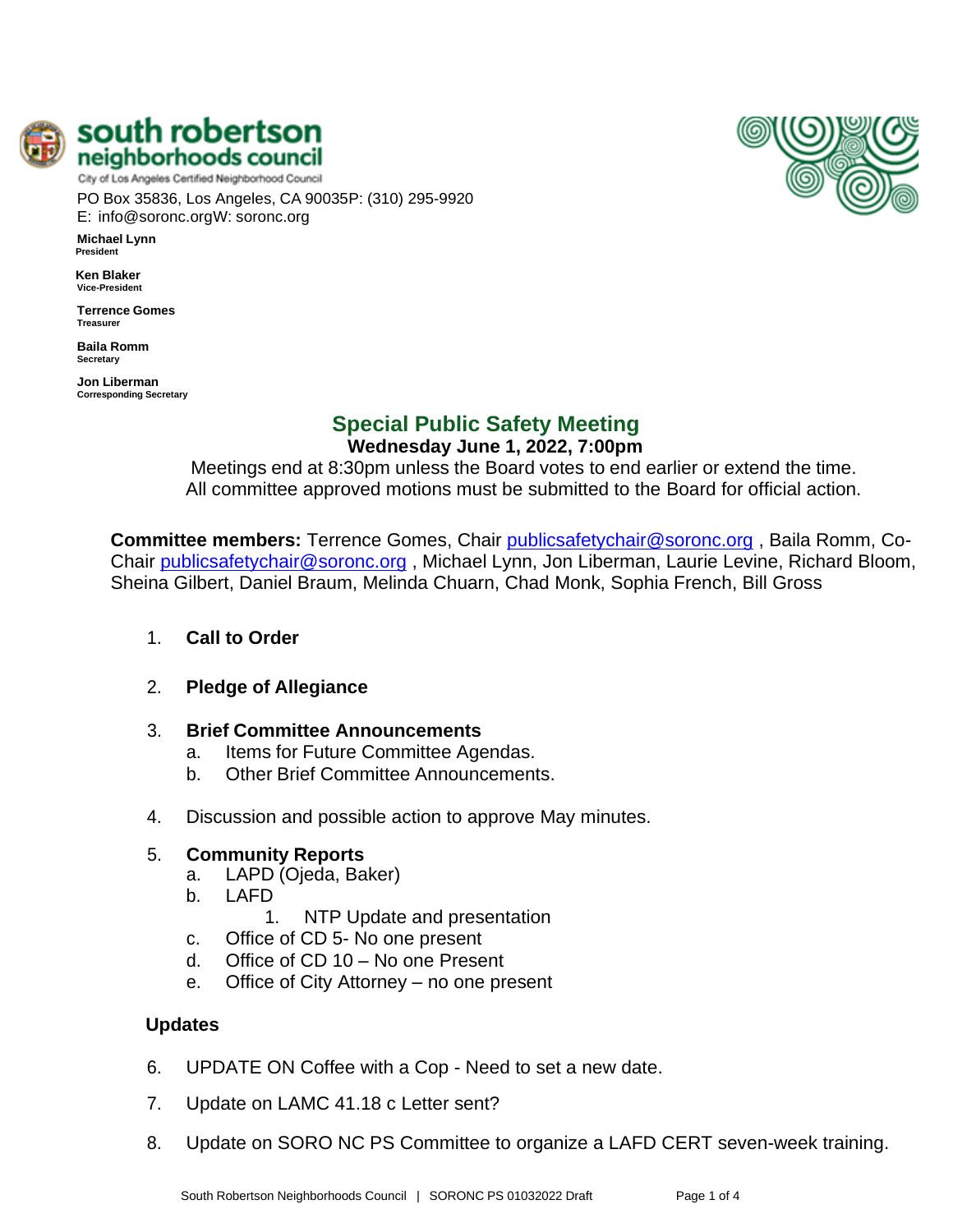9. Update on SORO NC PS Committee to plan **a town hall meeting** on Public Safety via Zoom. New LAFD Chief

## **New Business**

- 10. Discussion and possible motions on crime and public safety issues facing the SORO area.
- 11. Adjournment